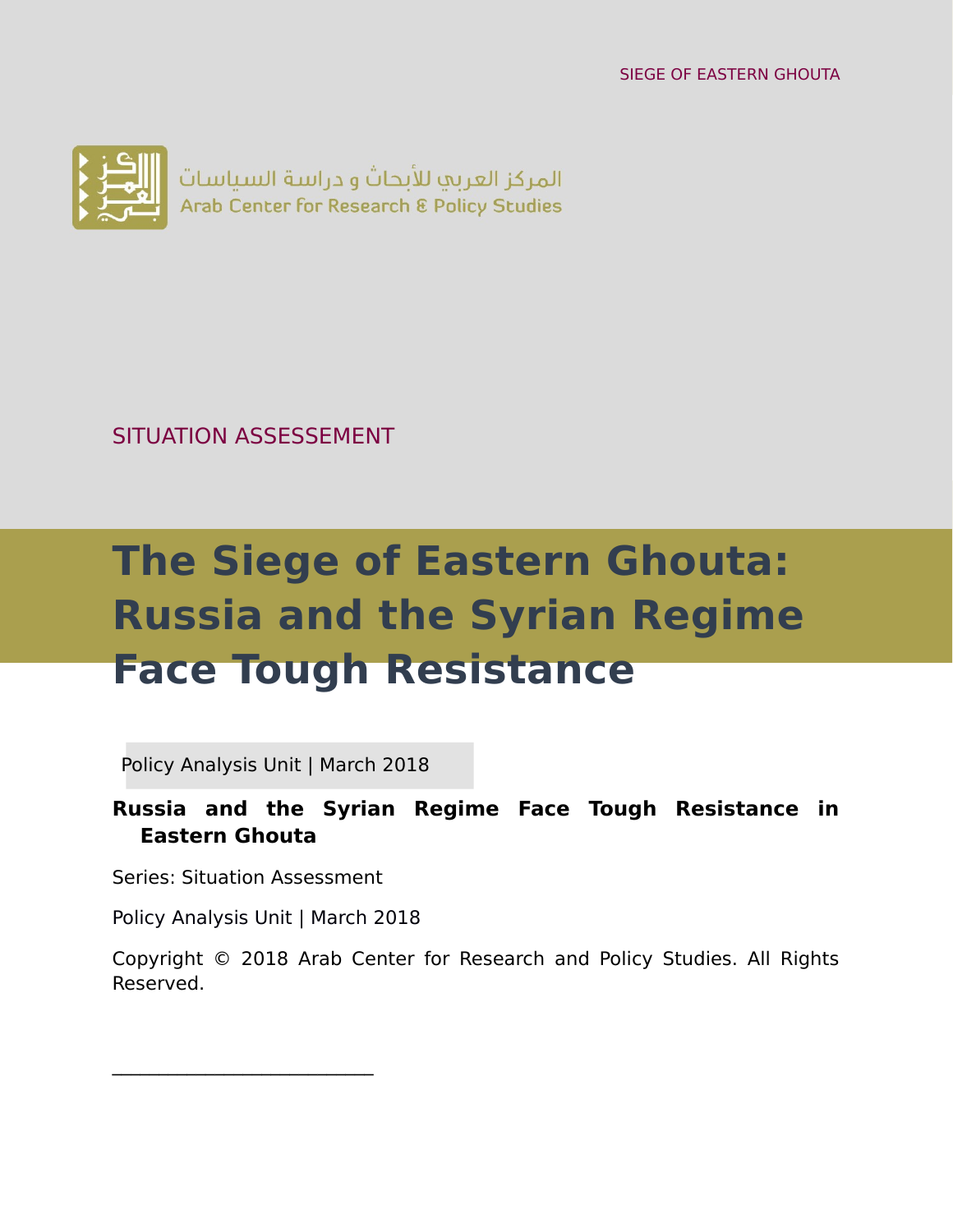The Arab Center for Research and Policy Studies is an independent research institute and think tank for the study of history and social sciences, with particular emphasis on the applied social sciences.

The Center's paramount concern is the advancement of Arab societies and states, their cooperation with one another and issues concerning the Arab nation in general. To that end, it seeks to examine and diagnose the situation in the Arab world - states and communities- to analyze social, economic and cultural policies and to provide political analysis, from an Arab perspective.

The Center publishes in both Arabic and English in order to make its work accessible to both Arab and non-Arab researchers.

#### **Arab Center for Research and Policy Studies**

PO Box 10277 Street No. 826, Zone 66 Doha, Qatar Tel.: +974 44199777 | Fax: +974 44831651 [www.dohainstitute.org](file:///C:%5CUsers%5Cdena.qaddumi%5CDesktop%5Cwww.dohainstitute.org)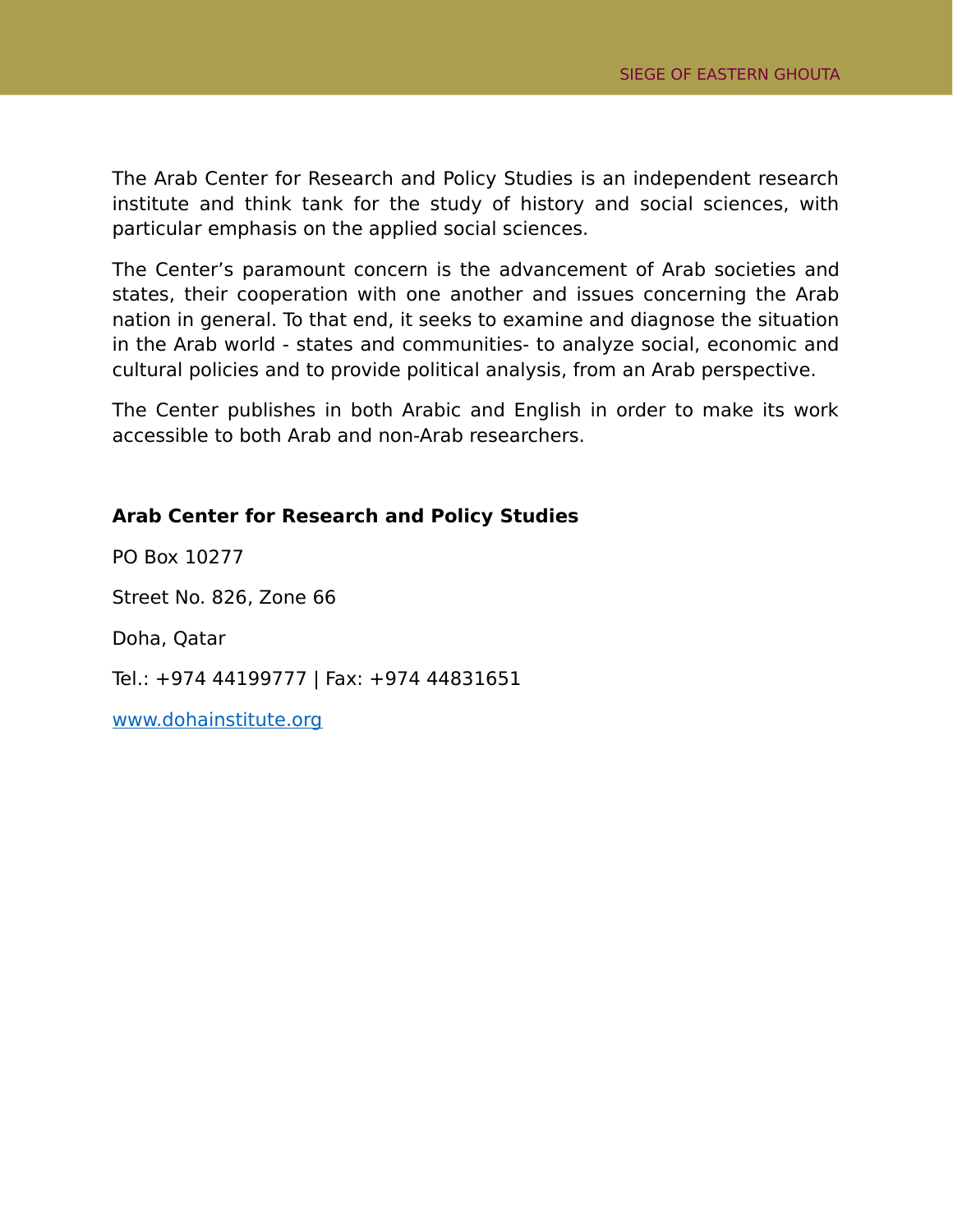## Table of Contents

| <b>Introduction</b>                        | 4 |
|--------------------------------------------|---|
| <b>The Siege of Ghouta</b>                 | 4 |
| <b>Reasons for the Latest Escalation</b>   | 5 |
| <b>UN Security Council Resolution 2401</b> |   |
| <b>Sources of Resistance</b>               | 8 |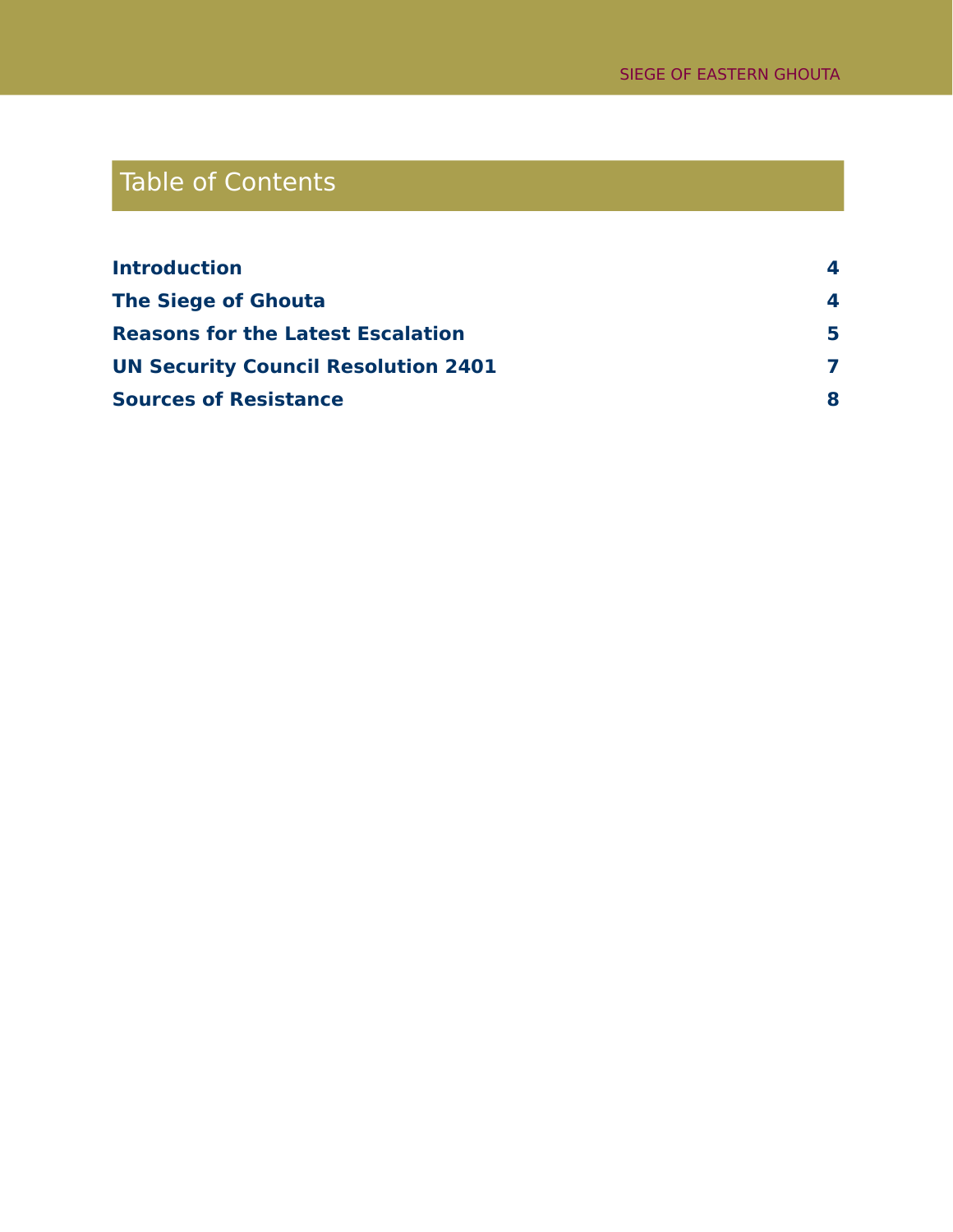#### <span id="page-3-0"></span>**Introduction**

Since February, 2018, the Syrian town of Eastern Ghouta has been under heavy shelling by the regime and its allies in an apparent bid to quash the large popular support base for the opposition in the town. The ultimate aim is to push out the armed opposition groups besieged there. To date, hundreds of civilian lives, mostly non-combatants, have been claimed by aerial bombardment and shelling by the Syrian regime. For the regime's part, UN envoy Bashar Al Jaafari has declared the Assad regime's intention of repeating the course of action adopted in the East Aleppo siege (which ended with a rout of the opposition on the eve of 2017). This paper shall attempt to understand what makes Eastern Ghouta different, and specifically if the region can hold out longer against the regime.

#### <span id="page-3-1"></span>**The Siege of Ghouta**

"Ghouta" applies to a former green belt region, rich in fruit orchards and reliant on a series of tributaries of the Barada River which runs through Damascus itself. The three areas named Ghouta surround the Syrian capital from the south, east and west. They form a part of the "Rif Dimashq" governorate (lit. "the Damascus Countryside") which encircles the Syrian capital. Combined, the three areas of Ghouta have a surface area of 370 km2. Today, the formerly agricultural region has been subject to urban sprawl from nearby Damascus and has received thousands of Syrians displaced from their former agricultural settlements. Today, it is itself the site of numerous towns and urban centers, including Douma (the administrative center of Ghouta) and Harista. Prior to the revolution, the total population of the 20 towns in Rif Dimashq had a total population greater than 2 million.

Renowned as a site of fierce resistance to the French occupation of Syria, and with its proximity to both the capital of Syria and the wilderness, the region has been, for decades, a safe haven for rebels against central authority. When the Syrian uprising broke out in 2011, Ghouta quickly became a focus of rebellion, with its population seething at the regime's agricultural policies and the appropriation of state lands for the benefit of regime cronies. The region has been dominated by the opposition since 2012, leading the regime to respond with a siege on these areas. Today, approximately 400,000 Syrians live in Ghouta and have so far refused to budge from their homes even under Syrian bombardment and a siege which has at times threatened to starve the people of Ghouta.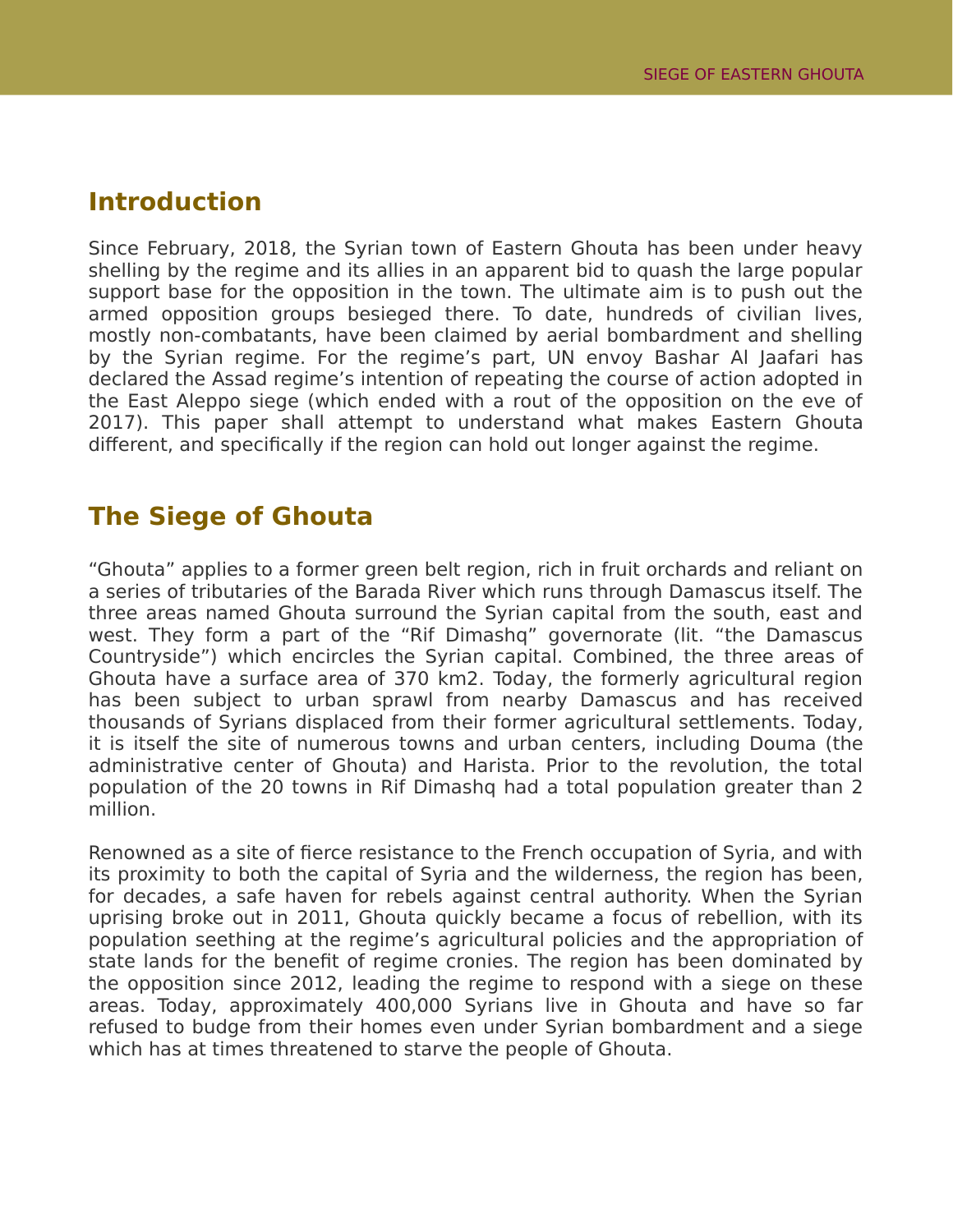#### <span id="page-4-0"></span>**Reasons for the Latest Escalation**

Alongside Idlib, the countryside to the north of Homs and the southwestern region of Syria<sup>[\[1\]](https://www.dohainstitute.org/en/PoliticalStudies/Pages/The-Battale-of-Ghouta.aspx#_ftn1)</sup>, Eastern Ghouta was subject to a ceasefire brokered by numerous international players beginning at the end of 2016 to establish "De-Escalation Zones" throughout Syria. The decision to extend the ceasefire to Eastern Ghouta came into force after a July, 2017 agreement signed in Cairo between Russia and the Jaysh Al Islam, one of two large armed opposition groups which dominated Eastern Ghouta. The same agreement also paved the way for official recognition of Jaysh Al Islam, the leader of which, Mohammed Alloush, was part of the official opposition delegation to the Syrian peace talks in the Kazakh capital Astana last year—against the protests of both Tehran and even Damascus<sup>[\[2\]](https://www.dohainstitute.org/en/PoliticalStudies/Pages/The-Battale-of-Ghouta.aspx#_ftn2)</sup>.

The idea behind the internationally supported "De-Escalation Zones" in Syria was to prepare the groundwork for a wider political settlement to Syria's revolutioncum-civil war, some aspects of which have become increasingly visible through international meetings such as in Astana and later (January 2018) in Sochi, Russia. Moscow had intended for this series of international peace conferences for Syria to replace the parallel track of talks hosted in Geneva which has thus far not produced any tangible results, notwithstanding UN Security Council Resolution (2254). Assuming that the de-escalation zones were not a tactical ploy by the Syrian regime and its backers to pacify a series of regions before sweeping in and capturing them, it appears that Russia has become an accomplice to the destruction of the peace arrangements which itself helped to broker. This is possibly in response to a series of setbacks which Russian foreign policy in Syria has faced, and which otherwise would harm his image as the Russian president seeks to secure a further term in office.

Only days after a triumphal visit by Putin to the Russian-controlled airbase in Hmimim, on the Syrian coast, in which he seemed to be posturing like a victor in Syria, the very same airbase was bombed by the Syrian opposition. Using a small fleet of drones, the Syrian opposition was able to destroy seven Russian jets that had been stationed on the ground in January of 2018. The following month, the Syrian opposition used a shoulder-launched missile to shoot down a Russian Sukhoi over the skies of Idlib. Moscow has previously pointed the finger at the United States for standing behind what it alleged were "coordinated" attacks aimed at damaging its prestige following Russian military victory in Syria.

The gloves came off when US planes attacked members of a Russian private security firm (which had previously deployed its mercenaries to Ukraine) on their way to attack the US-backed Syrian Democratic Forces on the outskirts of Deir ez Zor. The strike was a massive blow the Kremlin, which at first tried to completely ignore the incident. Eventually, the Russian Foreign Ministry did acknowledge the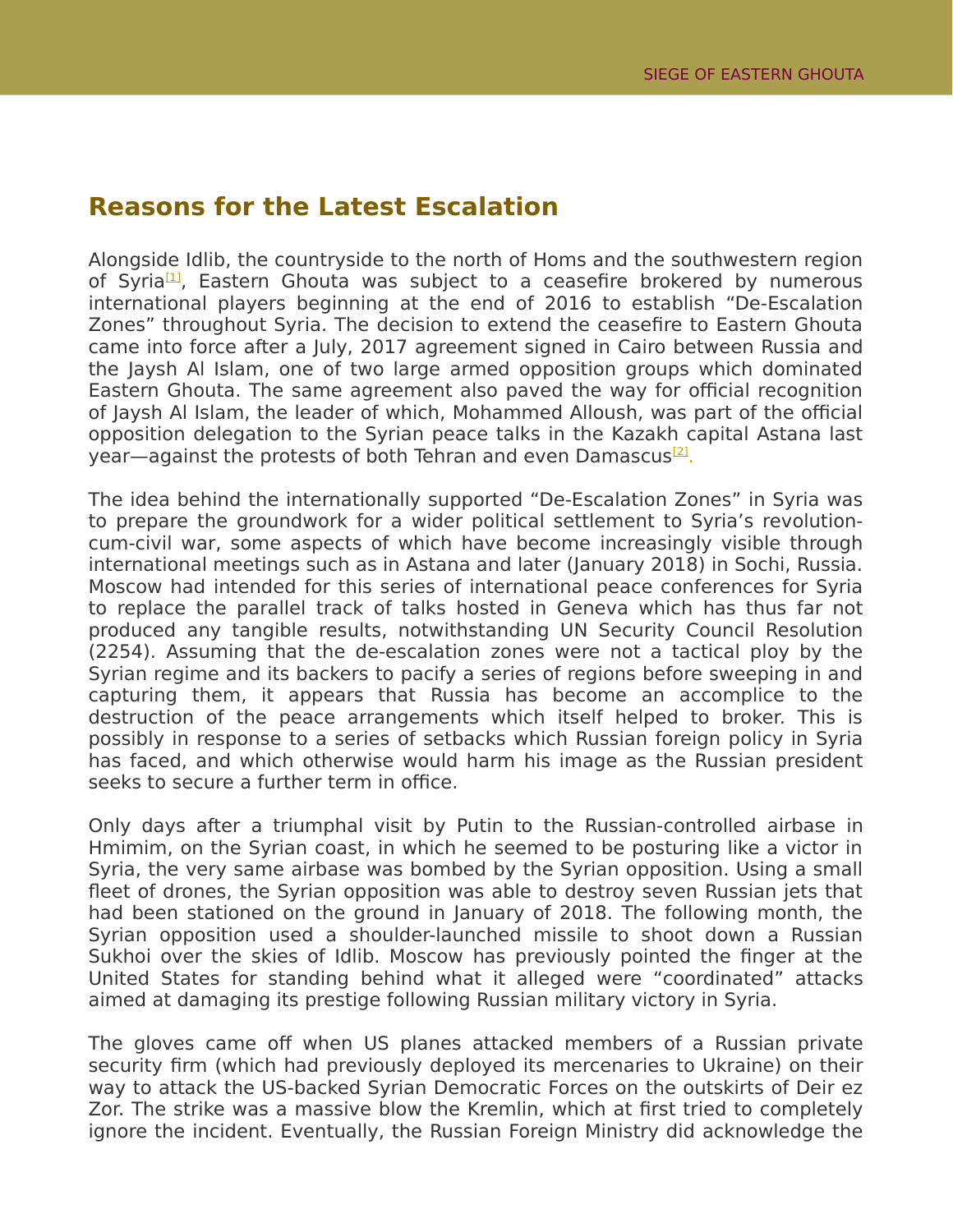deaths of five of its nationals in hostilities in Syria, but asserted that none of them were part of the official Russian military force in the country.

An additional strain on Russia has been the announcement of a new US strategy, announced by Secretary of State Rex Tillerson on 17 January after the defeat of ISIL across the Fertile Crescent became apparent. Speaking on Syria policy issues, Tillerson explained that Washington would not repeat the mistakes of Iraq, whereby it withdrew its forces the moment its combat role was over, and effectively handed Iraq over to Iran. Tillerson went on to detail five objectives for the United States in Syria<sup>[\[3\]](https://www.dohainstitute.org/en/PoliticalStudies/Pages/The-Battale-of-Ghouta.aspx#_ftn3)</sup>:

- Preventing the re-emergence of either ISIL or AI Qaeda in Syrian territory, which they could use as a base to plan attacks on US interests.
- Finding a political resolution to the conflict in Syria, through UN-led mediation efforts which preserves the country's territorial integrity. Additionally, ensuring that Assad has no role in the country's future.
- Containing and limiting Iranian influence and Syria and across the wider region.
- Making possible the return of Syrian refugees and displaced persons who left their homes since the outbreak of hostilities.
- Freeing Syria of all weapons of mass destruction.

For Moscow, Washington's new policy is a seeming act of belligerence, and a threat to its interests in Syria. The US declined to take part in the Sochi Conference, even as an observer, and attempted to pressure the opposition into boycotting the talks as well. Washington also joined Jordan, France, the United Kingdom and Saudi Arabia in forming a multilateral committee which set out a vision for peace in Syria which was at odds with the adopted communique from Sochi.

The remarkable deterioration in Moscow's relations with the US drove the Russians to the conclusion that only a military solution could end the conflict in Eastern Ghouta. Instead of seeking compromise and conciliation, Russian military planners would aim for a complete defeat of the Syrian opposition.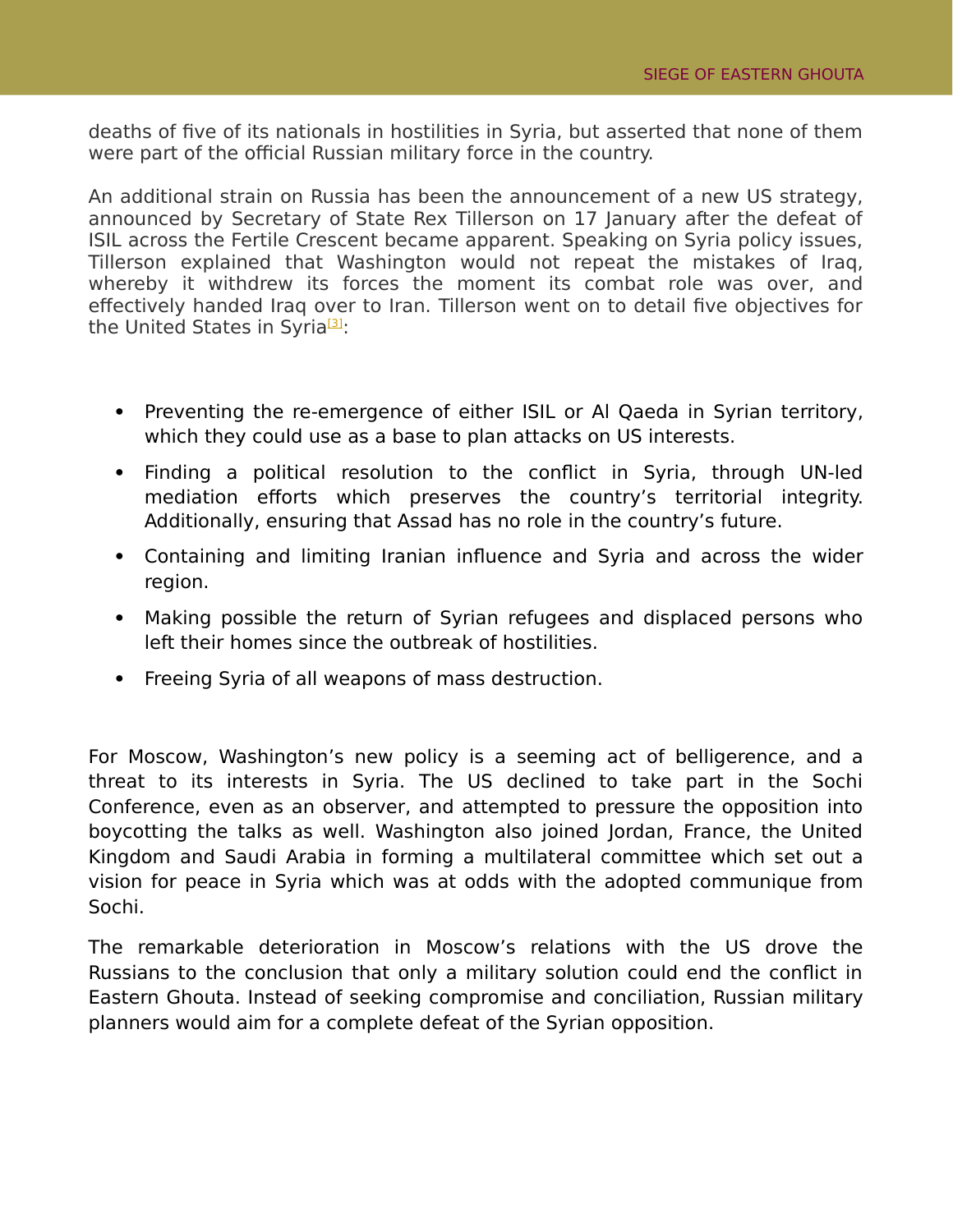### <span id="page-6-1"></span>**UN Security Council Resolution 2401**

Despite Russian stalling and delays, the UN Security Council adopted the text of Resolution 2401 on Friday, 23 February. The text, drafted by Sweden and Kuwait (which at the time was the President of the Security Council) called for an immediate cessation of hostilities covering a 30-day period as well as the provision of humanitarian corridors to deliver aid to Eastern Ghouta. To avoid a Russian veto at the Security Council, however, a number of substantive changes to the text were made. The new, modified text does not contain, for example, the requirement that the ceasefire begin "within 72 hours" of its passage at the Security Council but merely that all parties end hostilities "without delay"<sup>[\[4\]](https://www.dohainstitute.org/en/PoliticalStudies/Pages/The-Battale-of-Ghouta.aspx#_ftn4)</sup>. Russian influence was further in evidence in the fact that the text is not an explicit, specific attempt to tackle the situation in Eastern Ghouta, but instead applies to all Syrian territory. Finally, Russia insisted on a stated exception to activities against ISIL and other designated extremist groups from the ceasefire this despite the fact that Moscow had previously rejected an offer by the Al Nusra Front to voluntarily withdraw its limited number of fighters from Eastern Ghouta. Additionally, Moscow has attempted to circumvent the Resolution's provision of corridors enabling access to humanitarian and medical aid by offering a more limited, five-hour (from 09:00 to 14:00 local time) ceasefire during which the civilians of Eastern Ghouta are permitted to leave before shelling resumes for another 19 hours. For many, this is a clear indication of Russia's attempts to bring about another mass displacement of Syrians from their homes and cities.

#### <span id="page-6-0"></span>**Sources of Resistance**

With the benefit of hindsight, and with the experience of East Aleppo behind them, the leadership of the Syrian opposition has already offered to evacuate the Al-Nusra fighters and their families from Eastern Ghouta (numbering a total of 250 individuals in a region of 400,000 at least). While openly professing to welcome the gesture, Russia has in fact worked hard to obstruct its implementation. In fact, Moscow seeks to wipe out the final pockets of armed opposition to the regime in the region surrounding Damascus. Throughout the previous two years, the regime's backers have already succeeded in pushing the armed opposition out of other regions, including Western Ghouta and other districts on the outskirts of the Syrian capital. Moscow's Foreign Minister, Sergei Lavrov, has already explicitly made clear that the solution to the siege in Eastern Ghouta, as Russia sees it, is to repeat the pattern of the East Aleppo siege in which the opposition fighters and the civilian population both were pushed towards the Idlib Governorate.

This time may turn out differently, however. The region surrounding Eastern Ghouta enjoys far greater ability to withstand an onslaught from the regime and its supporting forces than what prevailed in Aleppo. One major difference is that most, if not all, of the opposition fighters who are now based in East Ghouta are